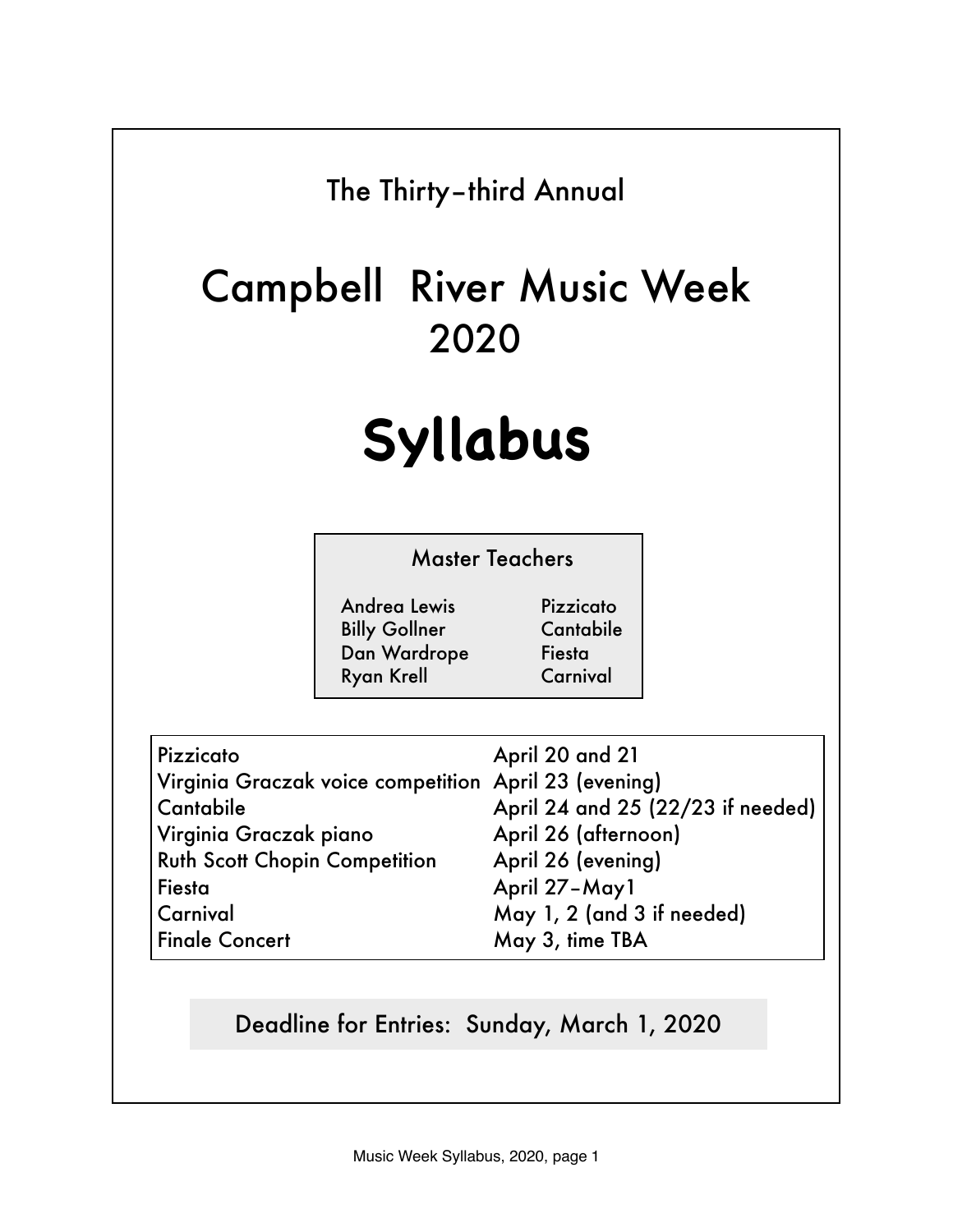## About Music Week

Friends of Music, a mostly Campbell River group of music teachers and music lovers, has been organizing and running a non-competitive music festival, called Music Week, for thirty–three years. Music Week runs for twelve days and welcomes students of all ages.

Music Week has four components. Pizzicato is for string players. It includes RCM, Suzuki, Fiddle and Ensemble classes. A Quick Study class was added last year.

Carnival is for piano students from beginning level to approximately RCM Grade Two. Students work in small groups, according to their age and level, with an experienced master teacher. There are no marks or written adjudications, but students receive individual attention and help in a non-threatening atmosphere.

The Fiesta portion of Music Week is for piano students from the Grade Three level and up. These students will be grouped according to their level and type of music. The master teacher will give them a verbal and a written adjudication, but there will be no marks or ranks. There is a wide variety of classes for Fiesta students to enter.

Cantabile is for voice students at all levels, singing a wide variety of musical styles, including musical theatre, jazz, ensembles and duets. There will be a verbal and written adjudication for Cantabile performers, but no marks or ranks.

The format of Music Week is more like a master class than a competition, and we encourage students to relax and learn from their fellow performers. The organizers hope that many people - students, teachers, music lovers - will buy a Music Week pass and share in the celebration of this thirty–third Campbell River Music Week.

#### Information and Regulations for Music Week

1. The Music Week program, which is distributed to teachers about a month before Music Week, will tell students when they perform. Titles of selections will appear in the program. Each family is required to purchase a program.

2. On the day of the performance, students must provide the door secretary with the original copy of the music. To make the job easier, students are asked to hand in the same edition being used, and not to share books with others in the class. **Students without music will not be allowed to perform.** Teachers, please ask your students to do the following:

- a) open the music to the correct page, & put the student's name on it.
- b) number bars at the beginning of each line.
- c) claim the music at the end of the class!

3. If you do not have your music memorized, be sure you have an additional **ORIGINAL** to perform from.

4. Refunds are given only in the case of illness, on receipt of a doctor's certificate.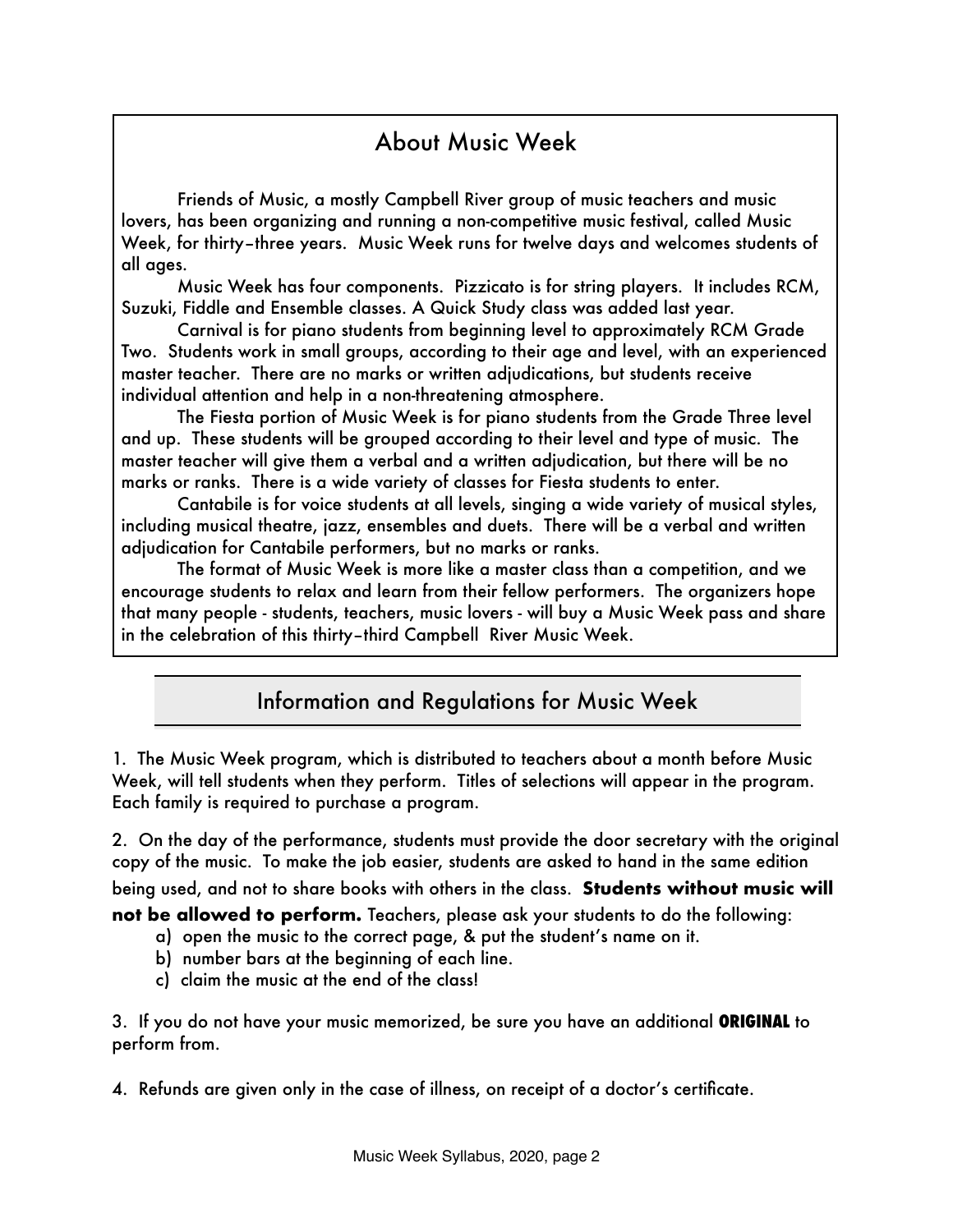5. The Music Week committee reserves the right to make the final decision on any questions or irregularities which may arise, including limits to entries.

6. Please read the last page, which clarifies our policy on photocopying.

This package should contain, besides this syllabus:

1. Two Master Lists (Carnival, Fiesta, Cantabile, Pizzicato) or more, if you usually enter many students

2. One Volunteer List (**which you must fill out**)

3. Several application forms (the number is based on how many you needed last time).

You use the same forms for all four disciplines, unlike last year. **Please do not use old forms.** Use one form for each class entered. The bottom part of the form becomes the sheet the Master Teacher writes on (Fiesta, Cantabile, and Pizzicato only)

4. A form to fill in if you want to place an ad in the program

5.An entry form for the Ruth Scott Chopin Competition

If you have any questions or need more of anything, phone Lynda Baechler at 923 6103 email [lynda.baechler@gmail.com](mailto:lynda.baechler@gmail.com)

or

Sandy Havelaar at (1) 250 898 9290 (phone or text) email havelaarsandy@gmail.com

# Important

Each teacher whose students are playing in Music Week is responsible for at least two assistants for each ten students. These assistants will work at the door or act as secretaries. Their duties are pleasant, they will be able to enjoy the performances, and they will not have to speak in public. Senior students, parents, relatives and friends interested in music all make good assistants.

Please ensure that the people whose names you give us know the dates of the festival and have committed themselves to at least one session. We will contact the people on your list to arrange a schedule. We would be delighted, of course, to receive a long list of names. We would also like to encourage all teachers to become members of Friends of Music.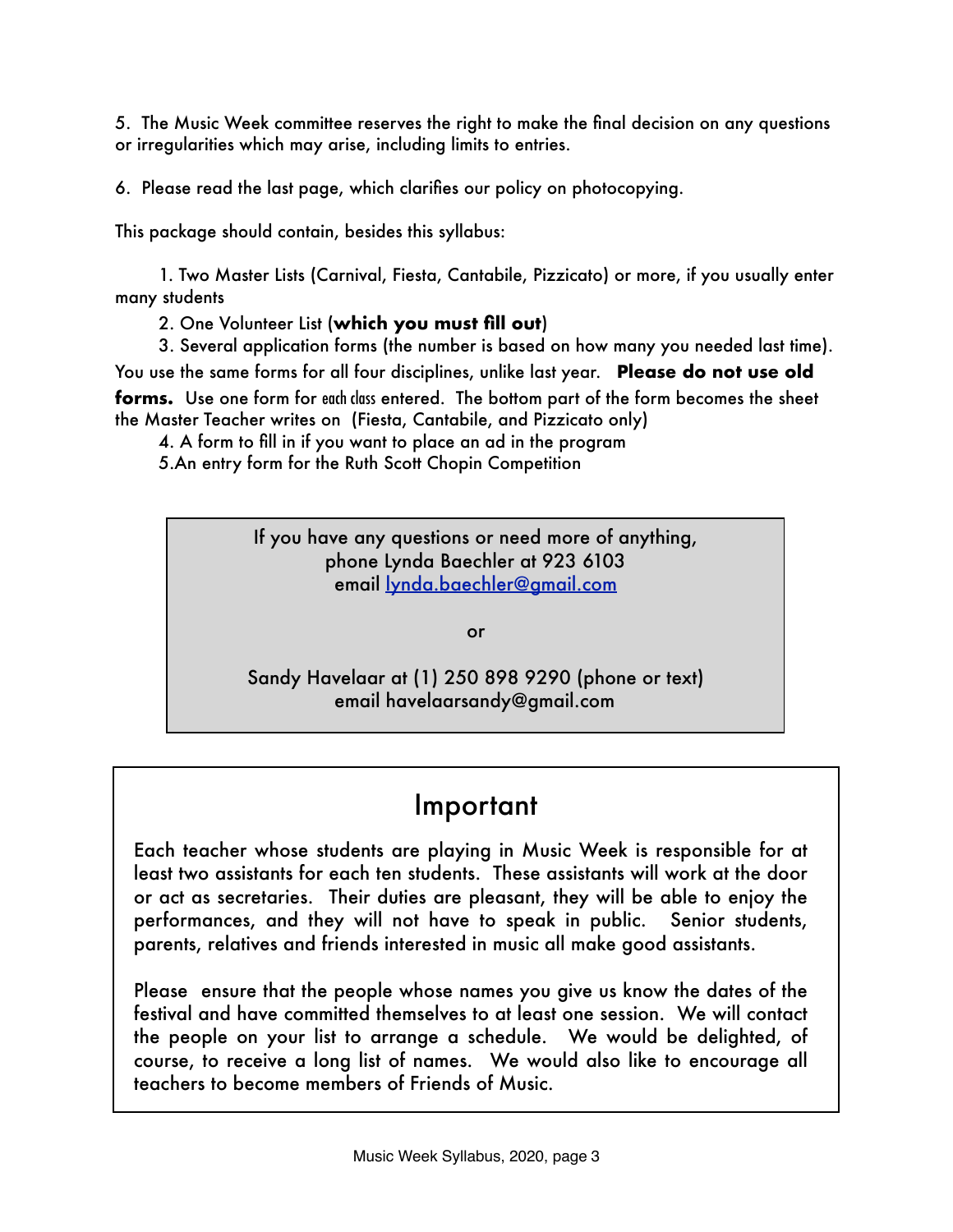#### How to register for Cantabile, Carnival, Fiesta, and Pizzicato

1. Separate registration forms must be completed by the teacher for each student. (In the case of duets, trios and ensembles, put all the names on one form.) Please use the forms provided. More are available from the committee.

2. Master Lists: Each teacher must submit one Master List for **each** of Fiesta, Carnival, Pizzicato and Cantabile, listing students, classes and fees. Please enter duets, trios and ensembles only once, that is, all names on the same line. Make sure we can read it (and that your student's name is correctly spelled), and keep a copy for your records. Please fill out separate master lists for each event. Ruth Scott applications do not go on the Master List.

3. Volunteers are vital. Each teacher must provide at least two assistants per ten students, preferably more. These may be parents, senior students, relatives or friends who would be at Music Week anyway. Please confirm the dates with your assistants before you submit their names. Please list your names on the volunteer form provided. **Applications will not be processed until this form is complete.** 

4. Programs: Please order one program per family (obligatory) and one for the teacher (optional) at \$2 each. Include this amount with your entry fees. Teachers will be notified when programs are ready. The program is the time table, and teachers are responsible for getting the programs to their students. The Carnival, Fiesta, Pizzicato and Cantabile programs are combined. We print the number of programs ordered, so extras will not be available. Revenue from programs goes to bursaries.

5. Fees: Write one cheque only, including program fees, to **Campbell River Friends of Music.** Please do not send cash or postdated cheques, or cheques from parents. Please send one separate cheque for the Ruth Scott Piano Competition.

6. Cancellation: If you are obliged to cancel, please contact Sandy Havelaar, at (1)250 898 9290 (phone or text) as soon as possible. (e-mail: [havelaarsandy@gmail.com.](mailto:havelaarsandy@gmail.com))

7. If it's neat and complete, our job is so much easier, and you will get your programs sooner. Thanks.

> Please deliver or mail entries to: Lynda Baechler 1142 Ash Street Campbell River, V9W 1G7 Phone: 923 6103 Deadline: Sunday, March 1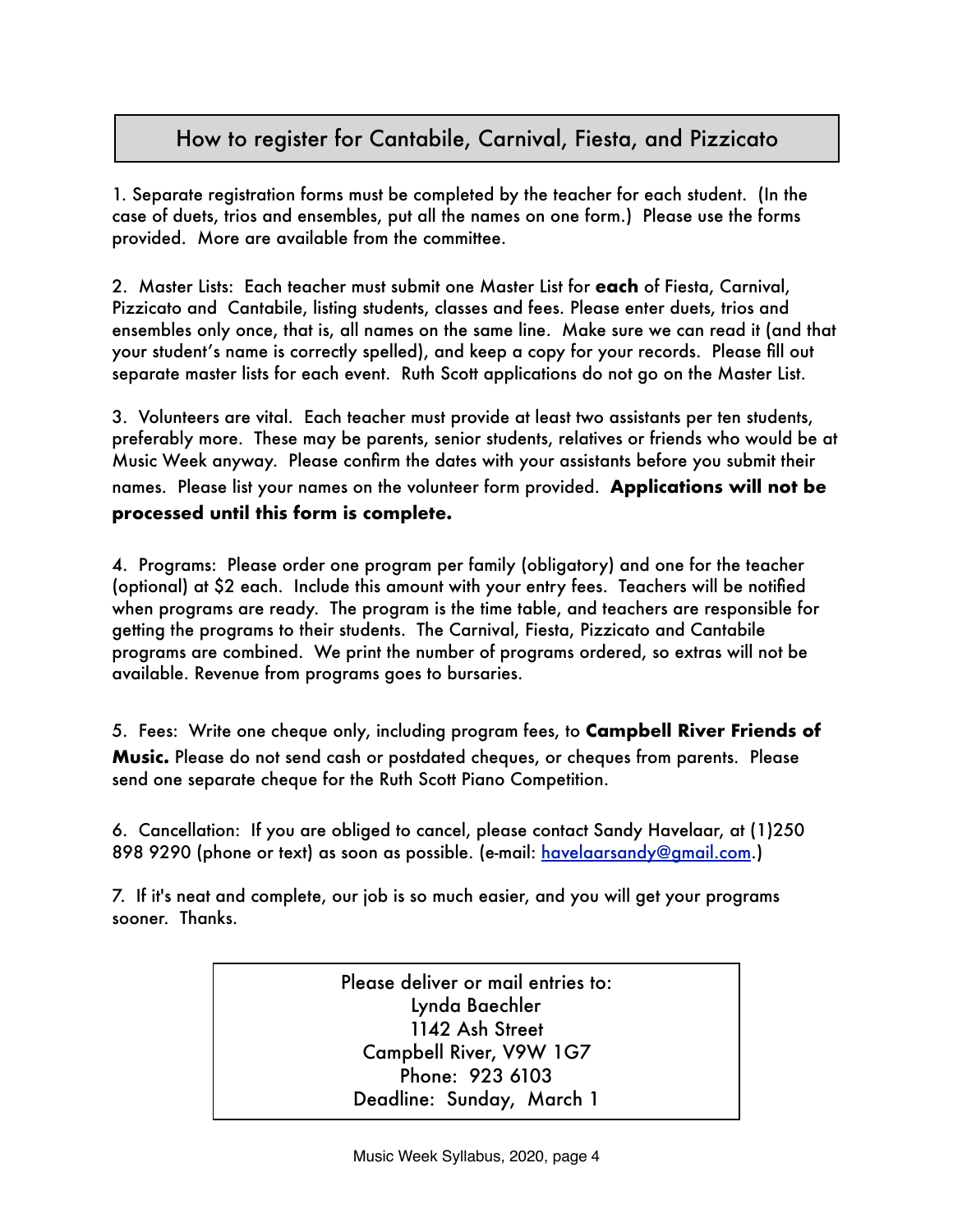## Fiesta 2020 Monday, April 27 to Friday, May 1

**Please be aware that we have increased our Fiesta and Cantabile fees this year. Our Master Teachers for these two components of Music Week bring high levels of skill, dedication and endurance and deserve to be paid in accordance with rates paid by other festivals.**

1. Teachers should establish the level of achievement of each student, using the Royal Conservatory Syllabus as a guide.

| <b>Junior Division (Jr)</b> | <b>Intermediate Division (Int)</b> | <b>Senior Division (Sr)</b> |
|-----------------------------|------------------------------------|-----------------------------|
| Grade 3                     | Grade 6                            | Grade 9                     |
| Grade 4                     | Grade 7                            | Grade 10                    |
| Grade 5                     | Grade 8                            | Grade $11(A.R.C.T.)$        |

2. Unless otherwise stated, participants may choose their own pieces from any source, and a wide range of repertoire is encouraged. However, the Music Week committee reserves the right to reclassify any selection. If you are not sure what class is appropriate, put a question mark or a note on the registration form, or phone Sandy Havelaar (1)250 898 9290

3. Please list your Fiesta selections as completely as possible, including all composers' names, opus numbers and movement numbers of sonatas and sonatinas, and key and book of Preludes and Fugues.

#### Fiesta Piano Classes

1. **Baroque Classes**: Music up to approximately 1750, including pieces written or arranged in a definite Baroque style by later composers. A Prelude and Fugue is considered one selection.

| Junior              | BR <sub>3</sub> | BR 4            | BR 5         | \$15 |
|---------------------|-----------------|-----------------|--------------|------|
| <b>Intermediate</b> | BR 6            | BR <sub>7</sub> | BR 8         | \$17 |
| Senior              | RR 9            | <b>BR 10</b>    | <b>BR</b> 11 | \$20 |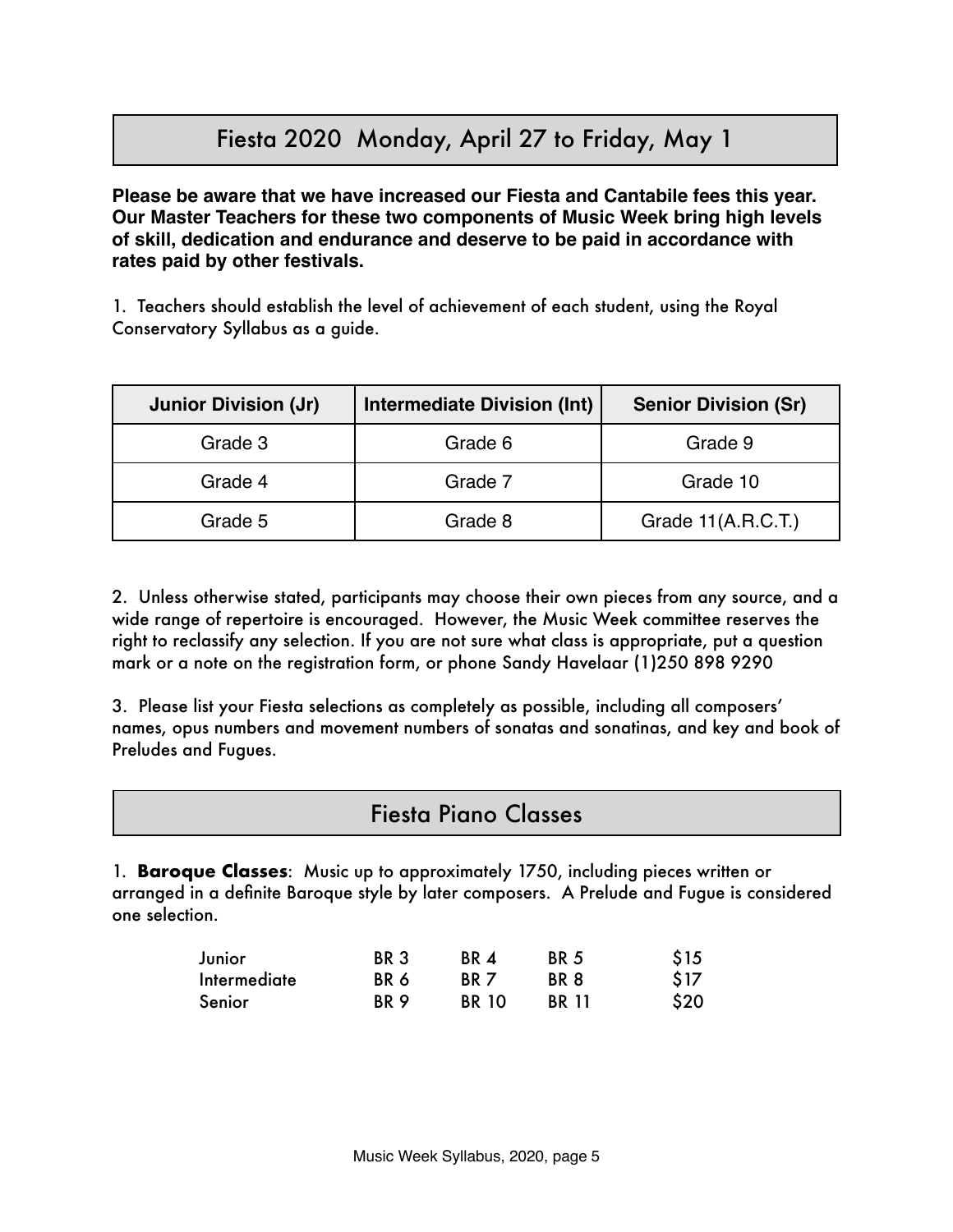2. **Classical Classes:** Music in the classical style, approximately 1750 - 1825, including Sonatinas, Sonatas (**one movement only**), and pieces written in a definite classical style by later composers. (Please include opus number and movement number on the registration form: eg. Clementi Sonatina Op. 36, No. 1, 2nd movement).

| Junior              | CL <sub>3</sub> | CL <sub>4</sub> | CL <sub>5</sub> | \$15 |
|---------------------|-----------------|-----------------|-----------------|------|
| <b>Intermediate</b> | CL 6            | CL <sub>7</sub> | CL <sub>8</sub> | \$17 |
| Senior              | CL <sub>9</sub> | CL 10           | CL 11           | \$20 |

3. **Romantic Classes:** Music by or in the style of Schubert, Schumann, Chopin, Mendelssohn, Brahms, Grieg etc., including descriptive character pieces using traditional harmonies. If in doubt, style of the piece takes precedence over composer dates.

| Junior              | RO <sub>3</sub> | RO 4         | RO <sub>5</sub> | \$15 |
|---------------------|-----------------|--------------|-----------------|------|
| <b>Intermediate</b> | RO 6            | RO 7         | RO 8            | \$17 |
| Senior              | RO <sub>9</sub> | <b>RO 10</b> | RO 11           | \$20 |

4. **Post Romantic Classes**: Music written in an impressionistic or moderately contemporary style, including most pieces by Debussy, Ravel, Fauré, Poulenc, Ibert, Turina, Albeniz, Granados, Scriabin, Kabalevsky, and most junior and intermediate level pieces by Shostakovich, Prokofieff and Khachaturian. If in doubt, style of the piece takes precedence over composer dates. Note**:** Canadian pieces belong in the Canadian class (CN).

| Junior              | <b>PR 3</b>     | PR 4            | <b>PR 5</b> | \$15 |
|---------------------|-----------------|-----------------|-------------|------|
| <b>Intermediate</b> | PR 6            | PR <sub>7</sub> | PR 8        | \$17 |
| Senior              | PR <sub>9</sub> | <b>PR 10</b>    | PR 11       | \$20 |

5. **Twentieth and Twenty-first Century Classes**: Music by and in the style of Bartok, Hindemith, Honegger, Barber, Schoenberg, Ginastera, Starer, Stravinsky, etc. using *predominantly* twentieth century idioms. Pieces which are only mildly "contemporary" should be entered in the Post Romantic category. Note**:** Canadian compositions of this period belong in the Canadian Class (CN)

| Junior              | TC 3 | TC 4         | TC 5  | \$15 |
|---------------------|------|--------------|-------|------|
| <b>Intermediate</b> | TC 6 | TC 7         | TC 8  | \$17 |
| Senior              | TC 9 | <b>TC 10</b> | TC 11 | \$20 |

6. **Canadian Compositions Classes:** Music by Canadian composers. (Google it if in doubt)

| Junior              | CN <sub>3</sub> | CN <sub>4</sub> | CN <sub>5</sub> | \$15 |
|---------------------|-----------------|-----------------|-----------------|------|
| <b>Intermediate</b> | CN 6            | CN <sub>7</sub> | CN 8            | \$17 |
| Senior              | CN <sub>9</sub> | <b>CN 10</b>    | CN 11           | \$20 |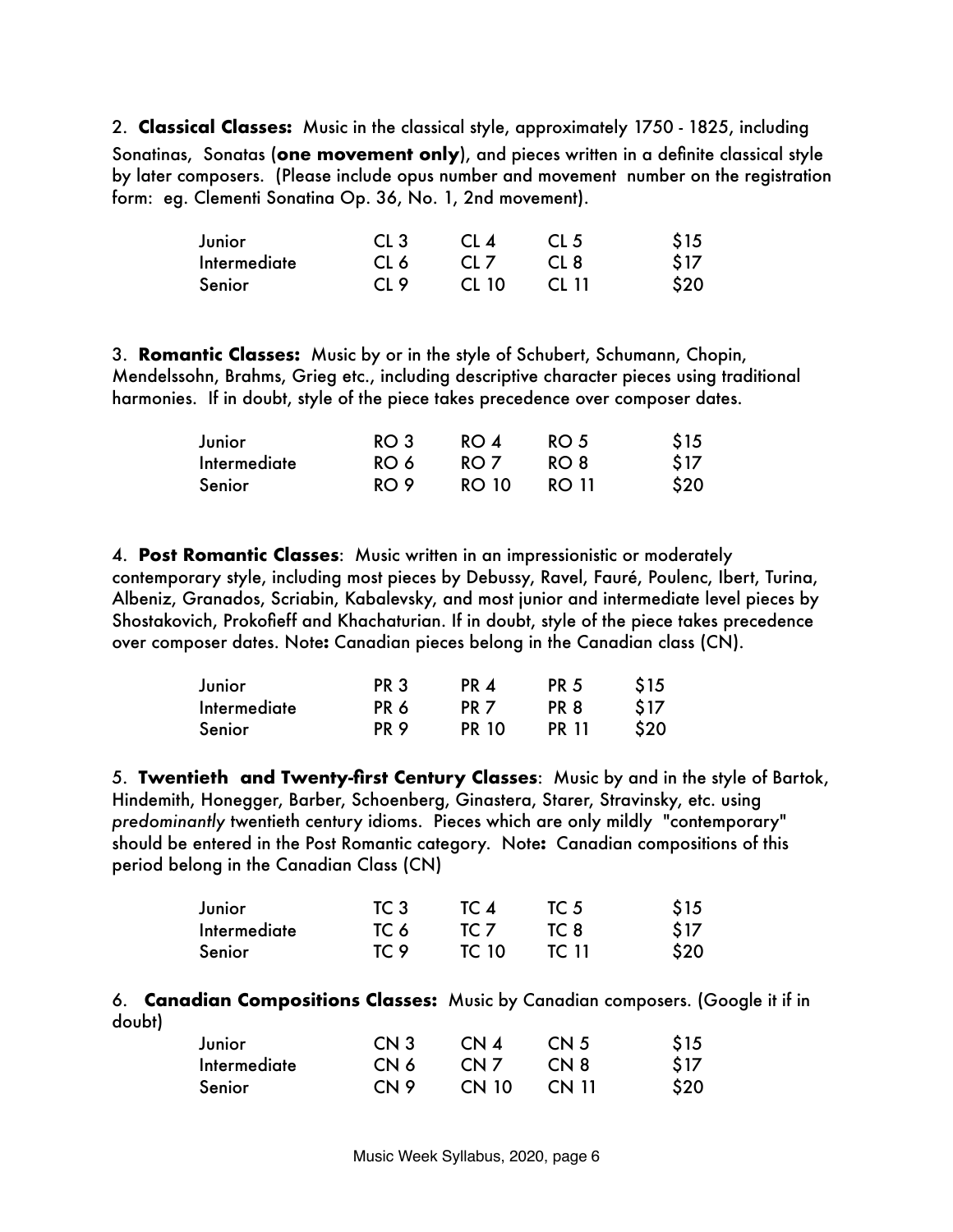7. **Popular Music Classes:** Music in the style of Rock, Blues, Ragtime, Jazz and the "pop" culture. Music of that style which is graded in the RCM or Conservatory Canada syllabus **could** be placed in this class. Music of this style which is not already graded should be placed in this class. RCM "Study" replacement popular selection list music would also be appropriate in this class. All arrangements belong in this class. Original music in a popular style (eg. Norton) may be in this class or another suitable class, such as 20th/21st century.

| Junior       | POP Jr  | \$15 |
|--------------|---------|------|
| Intermediate | POP Int | \$17 |
| Senior       | POP Sr  | \$20 |

8 **Original Compositions:** Give it a try! (but give the master teacher a written copy)

 All levels OC \$15

9. **Quick Study Classes:** The organizers will give students the music for this class approximately a week in advance. Students must prepare the music without the help of parents or teachers.

| Junior       | $\overline{S}$ QS 3 | $\overline{S}$ $\overline{S}$ $\overline{A}$ | QS 5 \$15  |  |
|--------------|---------------------|----------------------------------------------|------------|--|
| Intermediate | QS 6                | QS 7                                         | QS 8 S17   |  |
| Senior       | QS 9                | QS 10                                        | QS 11 \$20 |  |

10. **Adult Classes:** For adults of all levels. We schedule this class as the last class of the evening.

| Junior       | AD 3 | AD 4 | AD 5 \$15        |  |
|--------------|------|------|------------------|--|
| Intermediate | AD 6 | AD 7 | AD 8 \$17        |  |
| Senior       | AD 9 |      | AD 10 AD 11 \$20 |  |

11. **Duet Classes**: One piano, four hands, also includes piano trios (one piano, six hands).

| Junior              | DU Jr  | \$15 |
|---------------------|--------|------|
| <b>Intermediate</b> | DU Int | \$17 |
| Senior              | DU Sr  | \$20 |

12. **Two Piano Classes:** Two pianos, any number of hands (one piano is electric)

| Junior              | TP Jr  | \$15 |
|---------------------|--------|------|
| <b>Intermediate</b> | TP Int | \$17 |
| Senior              | TP Sr  | \$20 |

13. **Accompanying Classes:** Entrants please provide soloist - any instrument or voice. The adjudicator will be discussing the accompaniment, not the solo.

| Junior              | AC Jr  | \$15 |
|---------------------|--------|------|
| <b>Intermediate</b> | AC Int | \$17 |
| Senior              | AC Sr  | \$20 |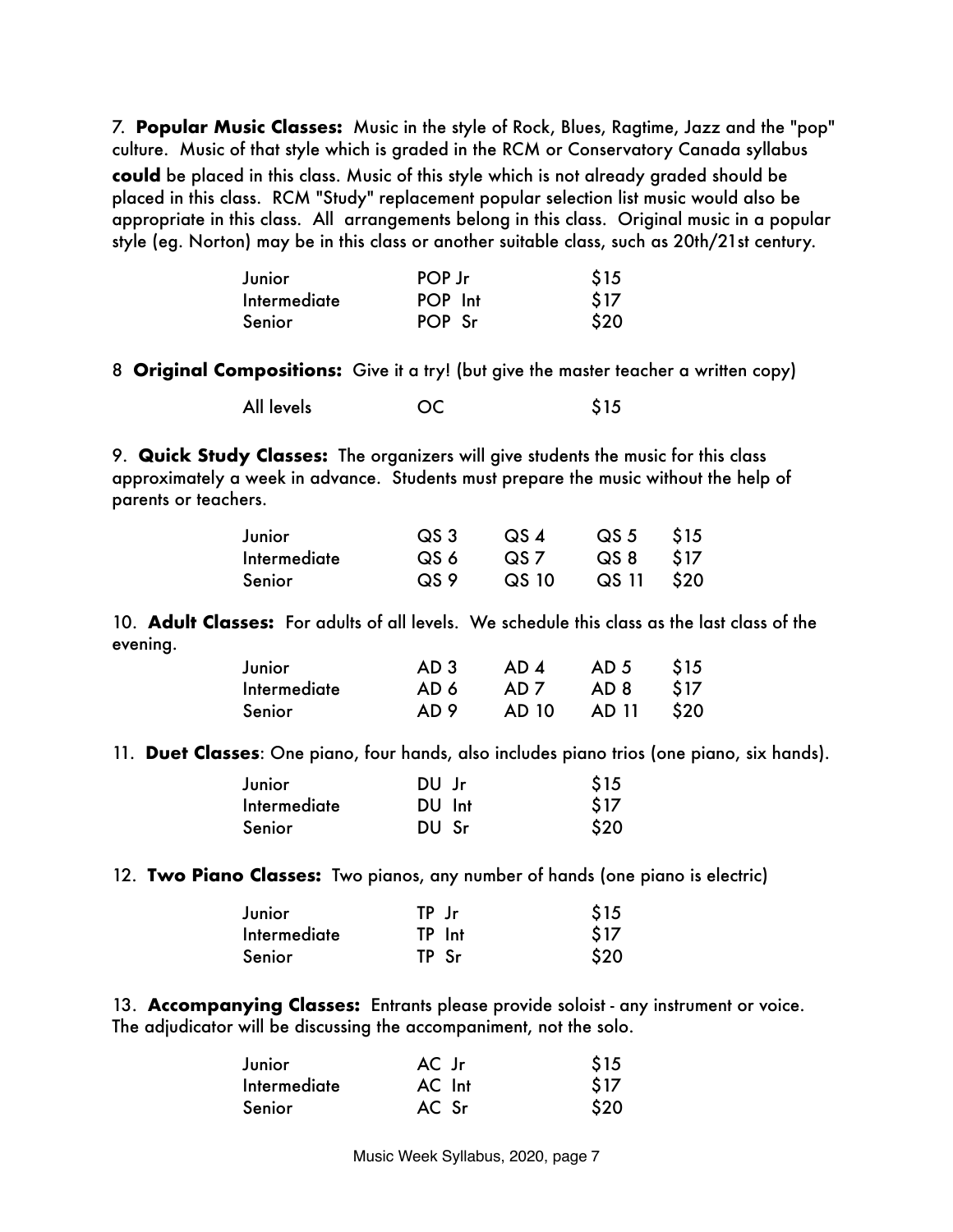#### Cantabile 2020: Friday, April 24, Saturday, April 25 (Wednesday, April 22 and Thursday, April 23 if needed)

**Please be aware that we have increased our Fiesta and Cantabile fees this year. Our Master Teachers for these two components of Music Week bring high levels of skill, dedication and endurance and deserve to be paid in accordance with rates paid by other festivals.** 

| Junior (Jr)<br>Senior (Sr)           | Aged 8 to 12<br>Aged 16 to 18 |      | Intermediate (Int)<br>Adults (Ad)                                                  | Aged 13 to 15<br>19 and over |
|--------------------------------------|-------------------------------|------|------------------------------------------------------------------------------------|------------------------------|
| 1. Open Solo                         |                               |      |                                                                                    |                              |
| Junior                               | (OS Jr)                       | \$15 | Intermediate (OS Int)                                                              | \$17                         |
| Senior                               | (OS Sr)                       | \$20 | Adult (OS Ad)                                                                      | \$20                         |
| 2. Folk Song                         |                               |      |                                                                                    |                              |
| Junior                               | $(FS$ Jr)                     | \$15 | Intermediate (FS Int)                                                              | \$17                         |
| Senior                               | (FS Sr)                       | \$20 | Adult (FS Ad)                                                                      | \$20                         |
| 3. Sacred                            |                               |      |                                                                                    |                              |
| Junior                               | $(SA$ Jr)                     | \$15 | Intermediate (SA Int)                                                              | \$17                         |
| Senior                               | (SA Sr)                       | \$20 | Adult (SA Ad)                                                                      | \$20                         |
| 4. Musical Theatre                   |                               |      |                                                                                    |                              |
| Junior                               | $(MI$ Jr)                     | \$15 | Intermediate (MT Int)                                                              | \$17                         |
| Senior                               | (MT Sr)                       | \$20 | Adult (MT Ad)                                                                      | \$20                         |
| 5. Jazz/Contemporary.                |                               |      |                                                                                    |                              |
| Junior                               | (JA Jr)                       | \$15 | Intermediate (JA Int)                                                              | \$17                         |
| Senior                               | (JA Sr)                       | \$20 | Adult (JA Ad)                                                                      | \$20                         |
| 6. Duets/Ensembles - Musical Theatre |                               |      |                                                                                    |                              |
| Junior                               | (EN MT Jr)                    | \$15 | Intermediate (EN MT Int)                                                           | \$17                         |
| Senior                               | (EN MT Sr)                    | \$20 | Adult (EN MT Ad)                                                                   | \$20                         |
|                                      |                               |      | 7. Duets/Ensembles - Non Musical Theatre (including small choirs up to 20 members) |                              |

| Junior | $(DU Jr)$ \$15 | Intermediate (DU Int) | \$17 |
|--------|----------------|-----------------------|------|
| Senior | $(DU Sr)$ \$20 | Adult (DU Ad)         | \$20 |

8. Master Class/Concert Group: Two to three songs, with the balance of time spent one-onone with the master teacher.

| Senior (MC Sr) | \$45 | Adult (MC Ad) | \$45 |
|----------------|------|---------------|------|
|                |      |               |      |

9. Adults only(AD ONLY) Adults who are anxious about performing may also choose to enter this class scheduled for the end of a session. The fee is \$20.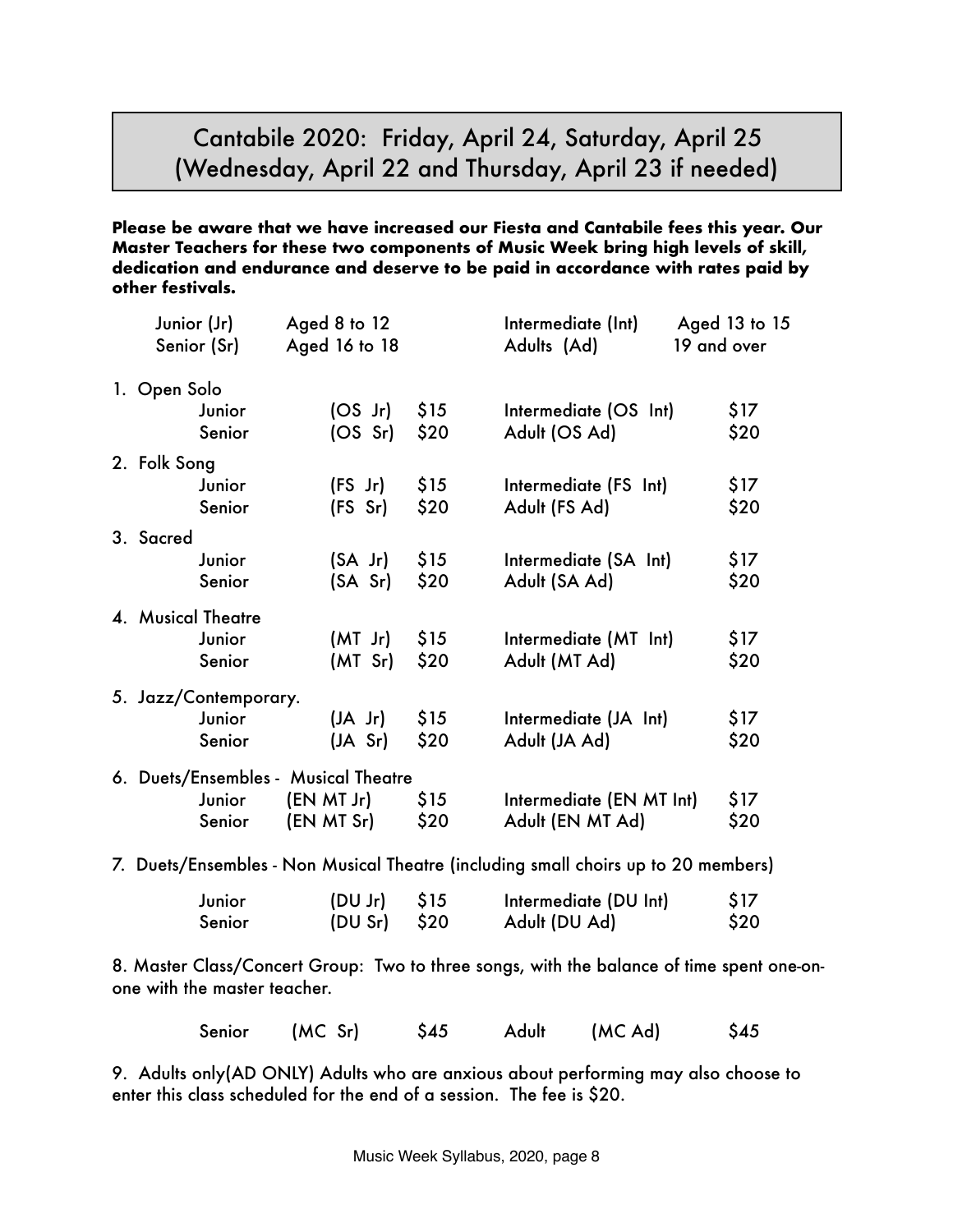#### Piano Carnival 2020: Friday, May 1 to Sunday, May 3 (if needed)

Be sure you have access to the required number of originals before submitting your applications (one for the master teacher, one more if the performer needs it).

1. Carnival is open to pianists of all ages, including adults, who have begun their lessons no later than September, 2019 and who have progressed no further than approximately RCM Grade Two or the equivalent. The Master Teacher works with students of similar age and level in small groups, with no written adjudication and lots of hands–on help.

2. Classes

| Solos:  | please give title, composer and grade level |
|---------|---------------------------------------------|
| Duets:  | please give title, composer and grade level |
| Adults: | beginners to Grade Two                      |

3. Grade Level

Please feel free to choose from a wide variety of music. We need an indication of the grade level to help us group students. Please use these numbers on the entry form.

> 1 - new beginner 2 - pre RCM introductory level 3 - RCM introductory level 4 - RCM Grade One level 5 - RCM Grade Two level

4. We regret that we must limit entires to one per student, except in the case of duet partners. To be clear: students may enter one solo plus duet. **note: there are no own compositions this year** 

5. If there is more than one entry per student, please put these entries on separate forms. Only one form is needed for two people playing a duet, and only one line on the master list.

6. Fees: The fee for each entry is \$8.

**Please make sure parents are aware of the dates of Carnival. (May 1, 2, and 3 if needed)**

7. Don't forget to fill out your volunteer form. Parents or other relatives are going to be there anyway, and they can listen to their child perform. If there are no parent volunteers, teachers will be asked to volunteer.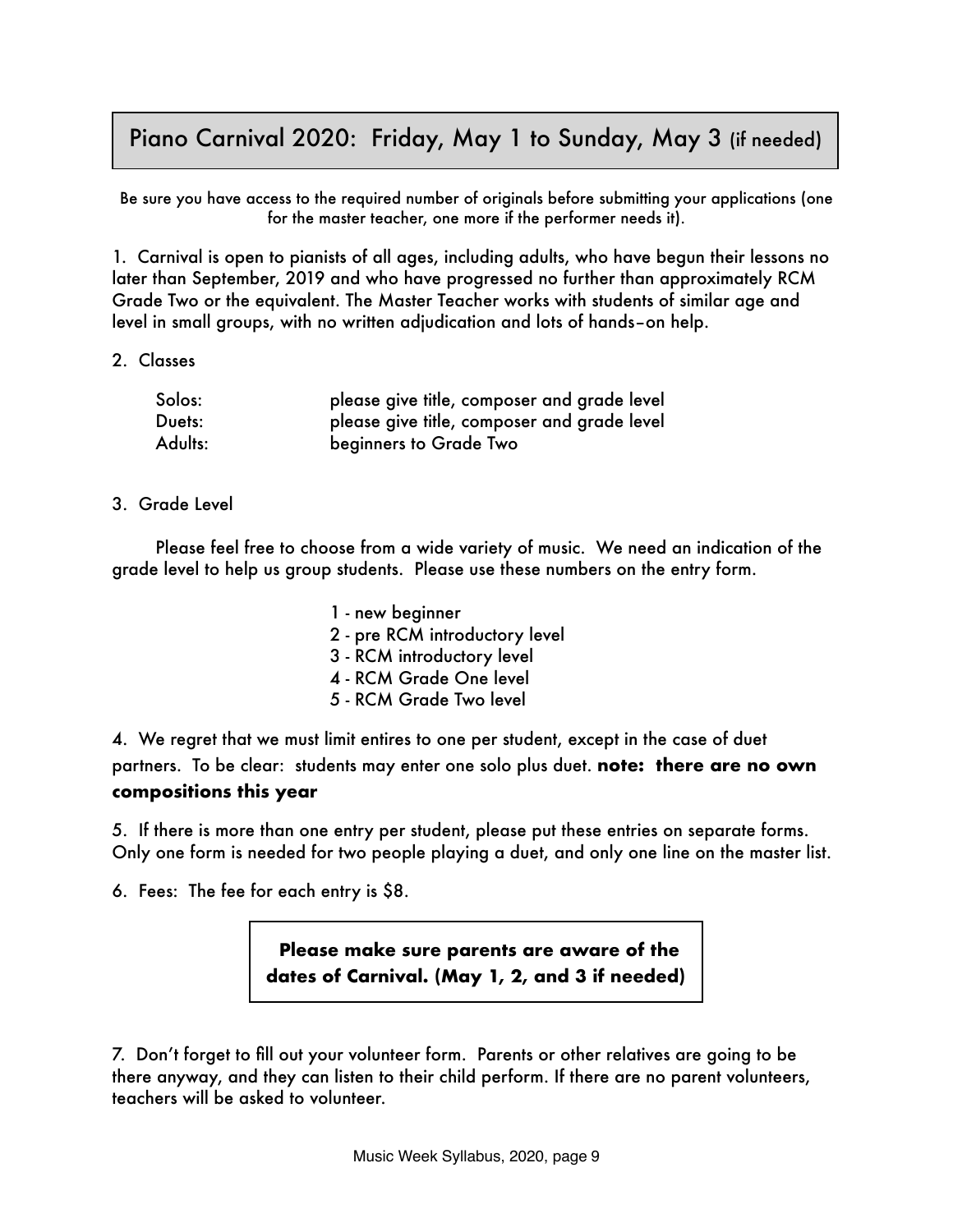#### Pizzicato 2020: Monday, April 20, Tuesday morning, April 21

Be sure you have access to the required number of originals before submitting your applications (that is one for the master teacher, one for the accompanist, and one more if the performer is using music).

Violin, viola, 'cello and double bass are included in Pizzicato. Decisions about time allocations will be made by the committee.

#### 1. **Suzuki Classes**

Level 1 (SU 1) Books 1 & 2  $\frac{1}{2}$  (SU 2) Books 3 & 4 \ \$11 Level 3 (SU 3) Books 5 & 6 \$13 Level 4 (SU 4) Books 7 & 8 \$16 (NB one movement only from a sonata or a concerto)

2. **RCM Classes** (using music from, or in the style of, Royal Conservatory or other examining bodies)

| Level 1 (RCM 1) Gr. 1 & 2    | -S8  | Level 2 (RCM 2) Gr. 3, 4 & 5 $$11$                 |  |
|------------------------------|------|----------------------------------------------------|--|
| Level 3 (RCM 3) Gr. 6, 7 & 8 | S 13 | Level 4 (RCM 4) Gr. 9 and up $$16$                 |  |
|                              |      | (NB one movement only from a sonata or a concerto) |  |

#### 3. **Fiddle**

| Junior (F Jr)        | <b>S11</b> | Time Limit 5 minutes |
|----------------------|------------|----------------------|
| Intermediate (F Int) | \$13       | Time Limit 7 minutes |
| Senior (F Sr)        | \$16       | Time Limit 9 minutes |

4. **Ensembles**: Ensembles may be of any size, and may include other instruments, such as pianos and guitars. NB. a soloist and accompanist is not an ensemble.

| Junior (En Jr)        | \$11 | Time Limit 5 minutes |
|-----------------------|------|----------------------|
| Intermediate (En Int) | \$13 | Time Limit 7 minutes |
| Senior (En Sr)        | \$16 | Time Limit 9 minutes |

5. **Adults:** Adults who are anxious about playing in public may enter this class, which will be scheduled at the end of an evening. The fees will be according to level, as in the above classes.

6. **Quick Study**: students will be given the music one week ahead of time and must prepare it without help from a teacher or parent. (QS Jr, Int, Sr) Fee \$10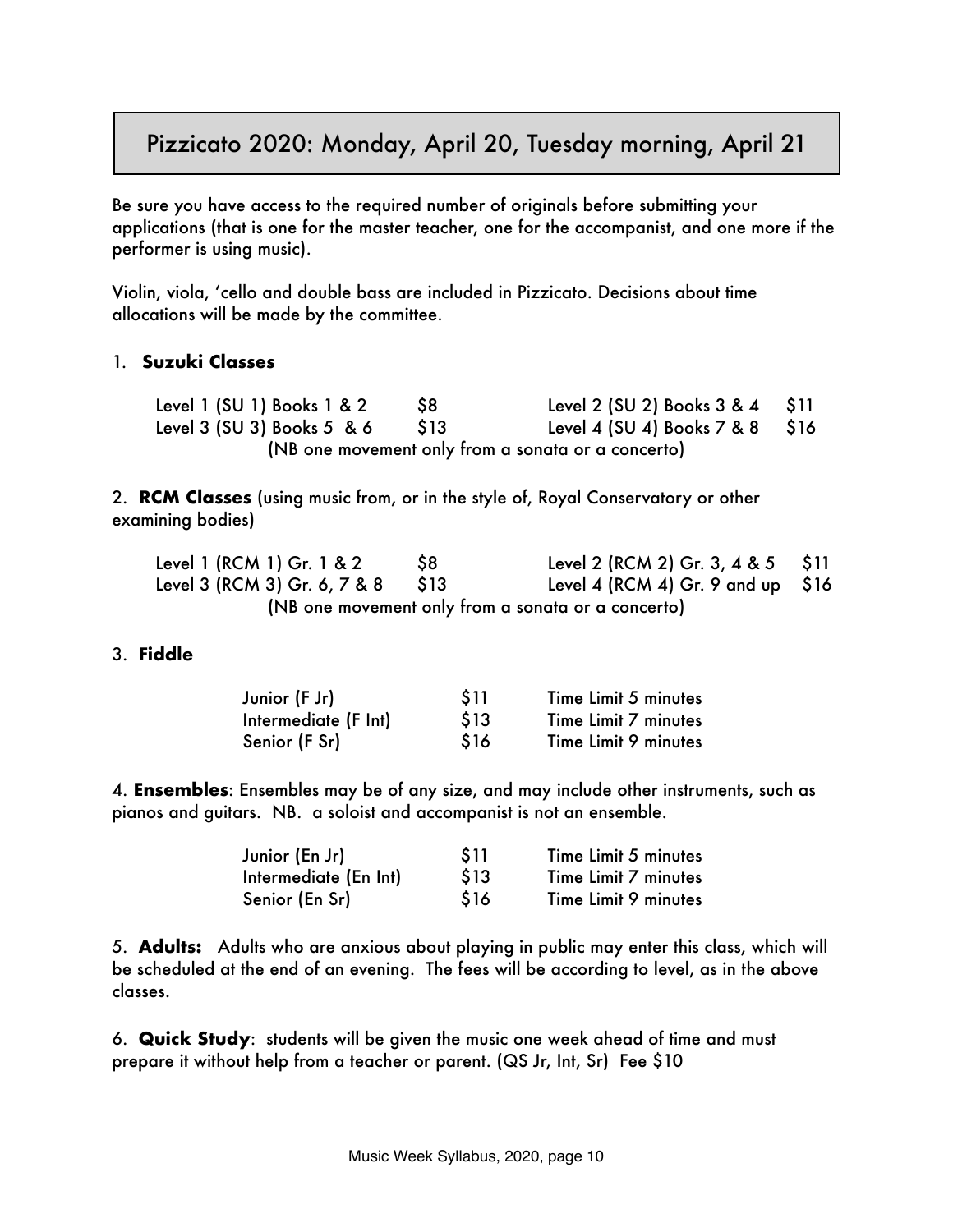## Ruth Scott Chopin Competition: Sunday, April 26

This event is being held in conjunction with Music Week, and will take place on Sunday evening, April 26. All current piano students of Friends of Music members are eligible. The application form is part of this package, and may be submitted with the other entries, but please make out a separate cheque payable to the Ruth Scott Chopin Competition.

| <b>Event</b>                         | <b>Level</b>                      | Fee  |
|--------------------------------------|-----------------------------------|------|
| Carnival                             | all levels                        | \$8  |
| Fiesta                               | Grades 3,4,5 (Junior)             | \$15 |
| Fiesta                               | Grades 6,7,8 (Intermediate)       | \$17 |
| Fiesta                               | Grades 9, 10, 11 (Senior)         | \$20 |
| Cantabile                            | Junior                            | \$15 |
| Cantabile                            | Intermediate                      | \$17 |
| Cantabile                            | Senior and adult                  | \$20 |
| Cantabile                            | Master Class (Senior & adult)     | \$45 |
| Pizzicato                            | Suzuki Level 1 (books 1 and 2)    | \$8  |
| Pizzicato                            | Suzuki Level 2 (books 3 and 4)    | \$11 |
| Pizzicato                            | Suzuki Level 3 (books 5 and 6)    | \$13 |
| Pizzicato                            | Suzuki Level 4 (books 7 and 8)    | \$16 |
| Pizzicato                            | RCM Level 1 (Grades 1 and 2)      | \$8  |
| Pizzicato                            | RCM Level 2 (Grades 3, 4 and 5)   | \$11 |
| Pizzicato                            | RCM Level 3 (Grades 6, 7 and 8)   | \$13 |
| Pizzicato                            | RCM Level 4 (Grades 9, 10 and 11) | \$16 |
| Pizzicato                            | Quick Study (all levels)          | \$10 |
| <b>Ruth Scott Chopin Competition</b> | all levels                        | \$10 |

#### **Music Week 2020 Fee Schedule**